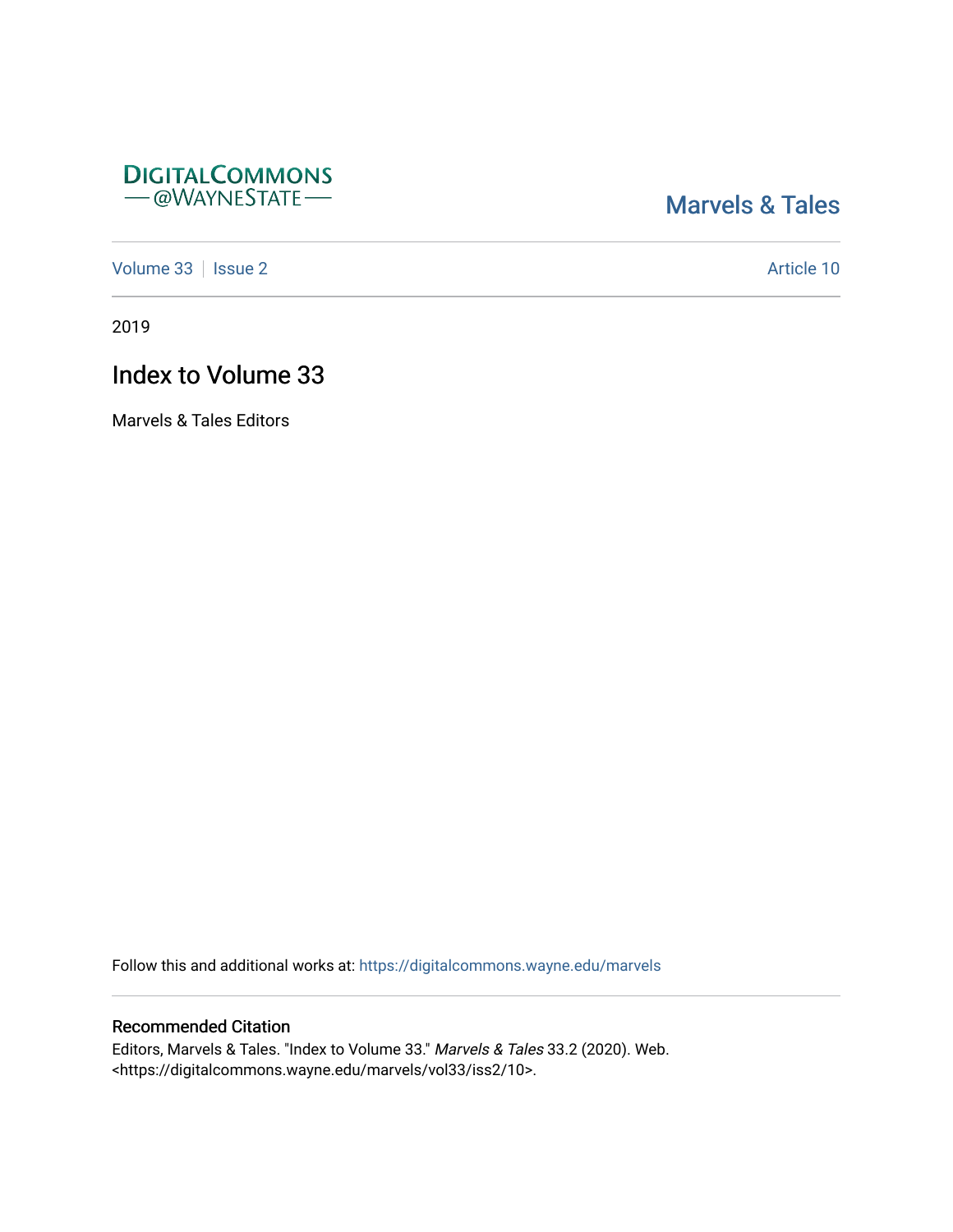### **Index to Volume 33 (2019)**

- *Bacchilega, Cristina, and Anne E. Duggan*, From the Editors, 13, 231
- *Bacchilega, Cristina, and Anne E. Duggan*, Preface: Thinking with Stories, 17–21

#### *Cover illustrations*

McMullin, Dan Taulapapa, *Aitu*, 33.1 cover From the The Rubel Collection, 33.2 cover

#### *Articles*

- *Bonikowski, Wyatt*, "The Juniper Tree" as Primal Scene: English-Language Literary Adaptations since 1985, 235–58
- *Campbell, Jessica*, Real Women Have Skins: The Enchanted Bride Tale in *Her Body and Other Parties*, 302–18
- *Carlson, Amy*, Kissing the Mermaid: Resistance, Adaptation, Popular Cultural Memory, and Maya Kern's Webcomic *How to Be a Mermaid*, 60–79
- *Cleto, Sara, and Brittany Warman*, Teaching with Stories: Empathy, Relatability, and the Fairy Tale, 80–93
- *Jones, Christine A.*, Sidonie de la Houssaye's Fairy Tales: An American Lesson in Cultural Literacy, 29–41
- *Koehler, Julie*, When the Inexhaustible Purse Runs Dry: Bettina von Arnim's "Tale of the Lucky Purse," 42–59
- *May-Ron, Rona*, Returning the Gaze: "Cinderella" as Intertext in Margaret Atwood's *Oryx and Crake*, 259–82
- *Menise, Tatjana*, "The Snow Queen" in Russian Fan Fiction: Voices of Readers and Viewers, 283–301
- *Palma, Shannan*, Entitled to a Happy Ending: Fairy-Tale Logic from "Beauty and the Beast" to the Incel Movement, 319–37
- *Raynard, Sophie*, Ancients vs. Moderns: The Women's Riposte, 94–117
- *Trinquet du Lys, Charlotte*, Women Soldiers' Tales during Louis XIV's War Conflicts, 118–34
- *Turner, Kay*, Neighbors and Witches in Times of Conflict: Afterthoughts and Aftereffects of Doing a Workshop at "Thinking with Stories," 3–28
- *Wood, Danielle*, Writing Baba Yaga into the Tasmanian Bush, 135–42

#### *Texts & Translations*

- *Wood, Danielle*, Excerpt from "The House on Legs," 145–49
- *Zipes, Jack*, Why? by Hermynia zur Mühlen, 150–60

#### *Reviews*

- Brode, Douglas, and Shea T. Brode, eds., *Debating Disney: Pedagogical Perspectives on Commercial Cinema* (Ida Yoshinaga), 343–45
- Brode, Douglas, and Shea T. Brode, eds., *It's the Disney Version! Popular Cinema and Literary Classics* (Jeanie Coutant), 345–48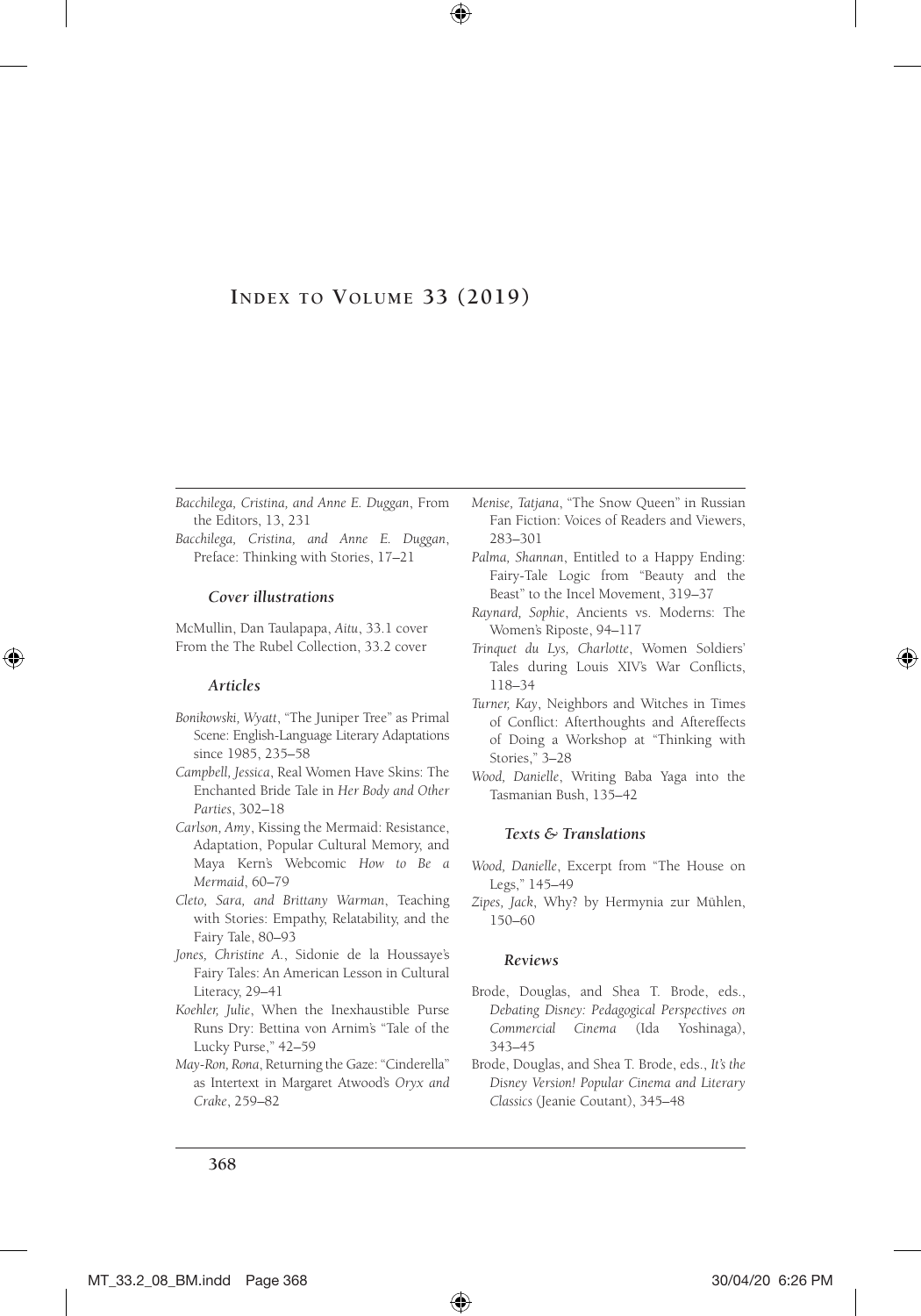- Bru, Josaine, prep., Bénédicte Bonnemason, ed., Nicole Belmont, afterword, *Le Conte populaire français: Contes merveilleux. Supplément au Catalogue de Paul Delarue et Marie-Louise Tenèze* [The French Folktale: Fairy Tales. Supplement to the Catalog by Paul Delarue and Marie-Louise Tenèze], (Catherine Velay-Vallantin), 171–74
- Carpi, Daniela, *Fairy Tales in the Postmodern World: No Tales for Children* (Cora Jaeger), 176–78
- Contemporary Jewish Museum, San Francisco, *Jewish Folktales Retold: Artist as Maggid* (Shoshana Olidort), 192–94
- Davies, Sioned, trans., *The Mabinogion* (Jacqueline N. Smith), 341–43
- Fudge, Bruce, ed. and trans., *A Hundred and One Nights* (Charlotte Trinquet du Lys), 169–71
- Gates, Henry Louis, Jr., and Maria Tatar Liveright, *The Annotated African American Folktales* (Gloria Respress-Churchwell), 163–65
- Gordon, Neta, *A Tour of Fabletown: Patterns and Plots in Bill Willingham's Fables* (Jason Marc Harris), 187–90
- Gutierrez, Anna Katrina, *Mixed Magic: Global-Local Dialogues in Fairy Tales for Young Readers* (Susan M. Strayer), 181–83
- Haney, Jack, ed. and trans., *The Complete Folktales of A. N. Afanas'ev, Volumes I and II* (Psyche Z. Ready), 165–67
- Hayward, Philip, *Making a Splash: Mermaids (and Mermen) in 20th and 21st Century Audiovisual Media* (Lucy Fraser), 352–54
- Hubner, Laura, *Fairytale and Gothic Horror: Uncanny Transformations in Film* (Cory Thomas Hutcheson), 178–81
- Jolles, André, trans. Peter J. Schwartz, Fredric Jameson, foreword, *Simple Forms: Legend, Saga, Myth, Riddle, Saying, Case, Memorabile, Fairy Tale, Joke* (Andrew Teverson), 185–87
- Katz Rizzo, Laura, *Dancing the Fairy Tale: Producing and Performing "The Sleeping Beauty"* (Abigail Keyes), 350–52
- Keene, Melanie, *Science in Wonderland* (Victoria Phelps), 183–85
- Perrin, Jean-François, *L'Orientale allégorie: Le conte oriental au XVIII*<sup>e</sup>  *siècle (1704–1774)* [The Oriental Allegory: The Oriental Tale in the XVIIIth Century (1704–1774)] (Christine A. Jones), 356–59
- Potter, Ian, Museum of Art, University of Melbourne, *All the Better to See You With: Fairy Tales Transformed* (Victoria Tedeschi), 190–92
- Pullman, Philip, Simon Mason, ed., *Dæmon Voices: Essays on Storytelling* (Jack Zipes), 174–76
- Schultz, Gretchen, and Lewis Seifert, eds., *Fairy Tales for the Disillusioned: Enchanted Stories from the French Decadent Tradition* (Adrion Dula), 167–69
- Taylor, Audrey Isabel, *Patricia A. McKillip and the Art of Fantasy World-Building* (Angelina Dulong), 359–61
- Veen, Veronica, *The Maltese Cinderella and the Women's Storytelling Tradition* (Martin Lovelace and Pauline Greenhill), 354–56
- Yocom, Margaret, *All Kinds of Fur: Erasure Poems & New Translation of a Tale from the Brothers Grimm* (Jeana Jorgensen), 348–49
- Zipes, Jack, *Tales of Wonder: Retelling Fairy Tales through Picture Postcards* (Kirsten Rae Simonsen), 361–63

#### *Reviewers*

- Coutant, Jeannie, 345–48
- Dula, Adrion, 167–69
- Dulong, Angelina, 359–61
- Fraser, Lucy, 352–54
- Greenhill, Pauline, 354–56
- Harris, Jason Marc, 187–90
- Hutcheson, Cory Thomas, 178–81
- Jaeger, Cora, 176–78
- Jones, Christine A., 356–59
- Jorgensen, Jena, 348–49
- Keyes, Abigail, 350–52
- Lovelace, Martin, 354–56
- Olidort, Shoshana, 192–94
- Phelps, Victoria, 183–85
- Rae Simonsen, Kirsten, 361–63
- Ready, Psyche Z., 165–67
- Respress-Churchwell, Gloria, 163–65